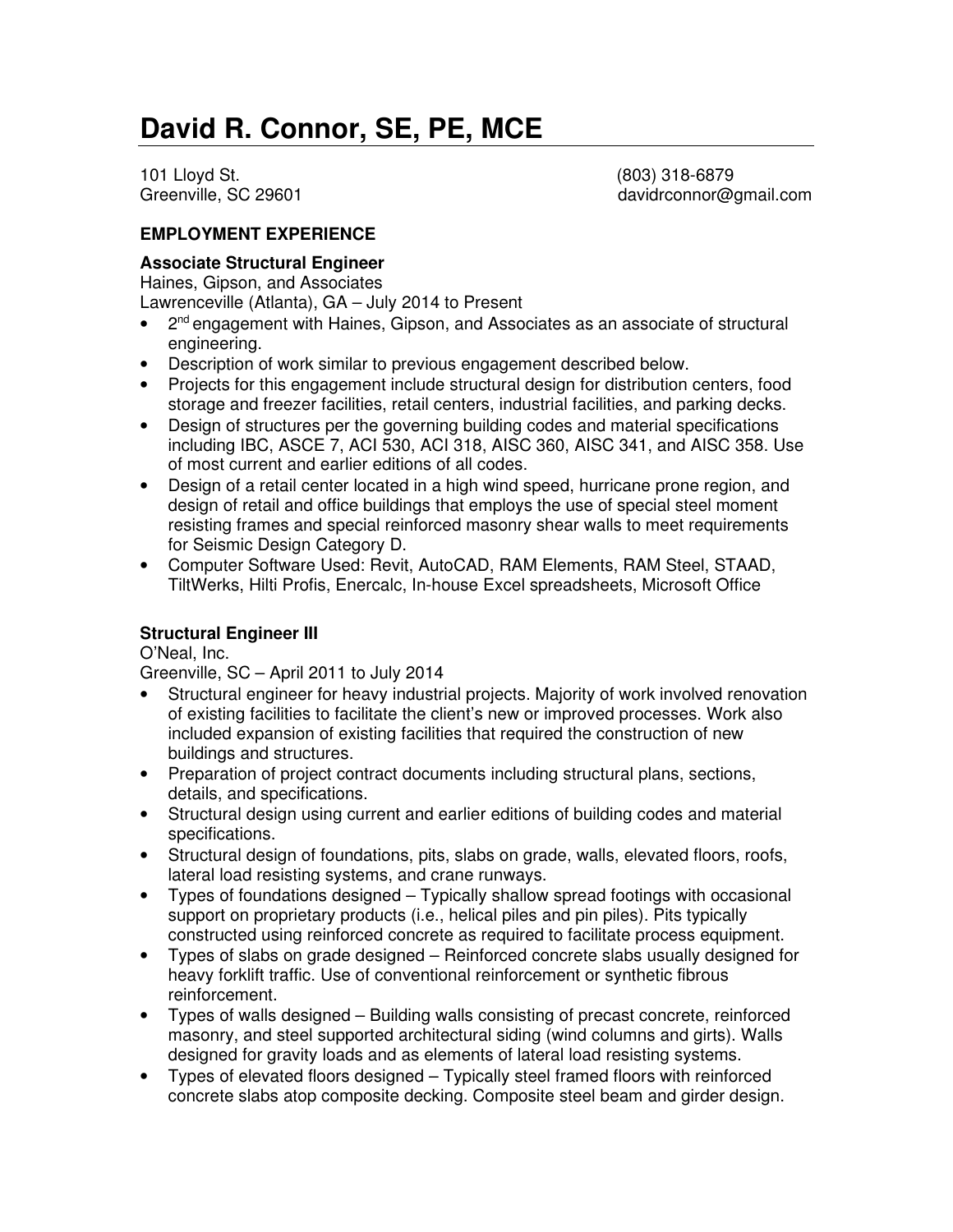#### **Page 2**

- Types of roofs designed Typically steel framed roofs with metal decking. Joist and joist girder construction along with W beams and girders. Metal roof decking also designed for transfer of lateral diaphragm loads to the lateral force resisting system.
- Lateral load resisting systems designed Steel braced frames consisting of tension only X-bracing and tension/compression diagonal bracing. Moment frames consisting of W columns and beams. Steel systems designed typically not detailed for seismic resistance (R=3). Shear walls consisting of reinforced concrete and masonry. Design of connections and attachments to foundations to resist wind and/or seismic loads. Foundations designed to resist overturning and uplift forces, along with allowable soil capacities.
- Crane runways designed with crane spans ranging from 25 to 65 feet, with crane lifting capacities ranging from 3 tons to 85 tons. Crane runway beams, columns, and lateral bracing designed for crane vertical and lateral loads along with wind and/or seismic when governed.
- Additional experience and duties include the following: FEMA P-361 storm shelter design, pipes racks, cable tray bridges, supports, and platforms for process equipment, verification of rack design and load carrying capacity, verification of existing structures for support of new equipment including dynamic and cyclical equipment loads, retrofit of existing structures deemed necessary to support new and/or heavier loads.
- Coordination with all disciplines during design phase of projects including architectural, mechanical, electrical, and process.
- Coordination with geotechnical engineers supplying specialty foundations and retaining structures (micropiles, soil nail walls, etc.)
- Checking and approval of shop drawings.
- Preparation of scope descriptions for bid packages.
- Site evaluations for production of proposals and man-hour estimates.
- Respond to contractor and fabricator RFIs during construction administration phase of projects. Coordination with contractors and construction managers for resolution of field issues during construction phase of projects.
- Conduct site visits to verify construction is per the contract drawings and specifications.
- Computer Software Used: AutoCAD and Revit, RAM Steel, RAM Elements, CSC Tedds, In-house Excel spreadsheets, Bluebeam, Microsoft Office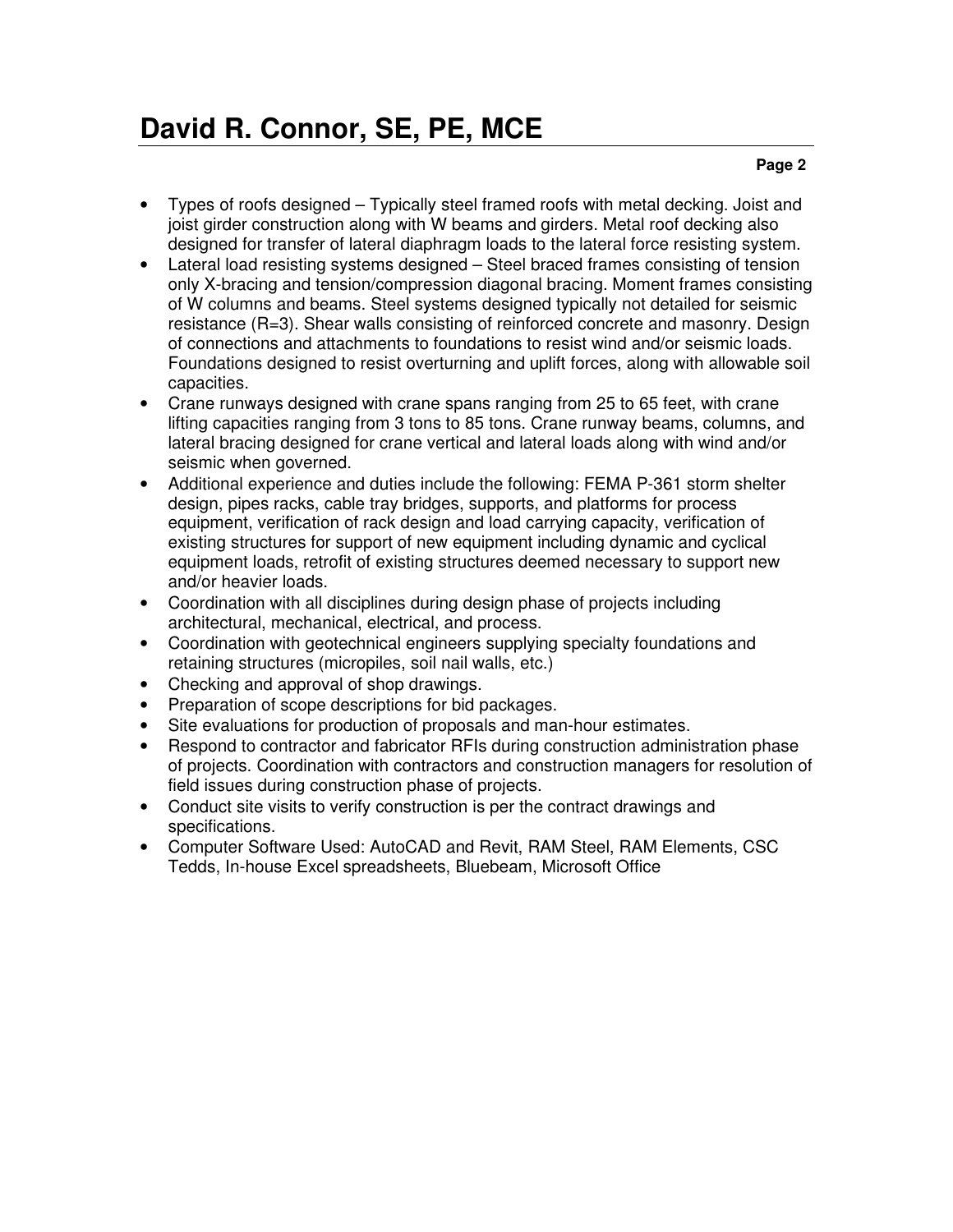#### **Contract Structural Engineer**

MJM Engineering, Inc.

Dallas, GA – September 2010 to April 2011

- Briefly worked on a per project contract basis. Performed design calculations and production of contract drawings for commercial, governmental, and residential clients.
- Projects were located in the Atlanta, GA area and included the design of an essential facility (Risk Category IV) for a local municipality. The facility consisted of a fire station that employed the use of special reinforced masonry shear walls as the lateral load resisting system, and an attached public safety building that employed special braced frames as the lateral load resisting system. The elevated floor system for the public safety building was framed using composite steel, and the roof used W girders and joists with metal decking.
- Completed the review of detailed steel connections for gravity framing and lateral load bracing systems for various steel fabricators.

### **Connection Design Engineer**

#### Owen Steel Company

Columbia, SC – November 2008 to August 2010

- Performed design calculations and provided detail sketches for various steel connections to be fabricated in the shop. Types of connections included shear, moment, and axial connections using bolts and/or welds at beams, columns, braces, truss members, and splices.
- Connections typically designed per AISC Specifications. Calculations performed using in house Excel and MathCAD spreadsheets.
- Completed the design and anticipated costs of expanding the existing shop facility. Design included expansion of a crane bay and retrofitting of the existing foundations and framing for upgraded crane loads, along with typical gravity, wind, and seismic load considerations per the local building codes (IBC, ASCE 7, ACI 318, and AISC 360).

#### **Associate Structural Engineer**

Haines, Gipson, and Associates

Lawrenceville (Atlanta), GA – June 1997 to November 2008

- First engagement with Haines, Gipson, and Associates. Began career with Haines, Gipson, and Associates as a project structural engineer and was promoted to associate structural engineer.
- Typical project duties included structural design and production of construction documents using AutoCAD/Softdesk drafting software. Coordination with architects, general contractors, and engineering consultants during all phases of construction. Shop drawing approval, cost estimating, and on-site observation and reporting during construction.
- Design of structures across the United States including areas prone to hurricanes with high wind loads (Florida), and locations susceptible to seismic activity (Charleston, SC and California).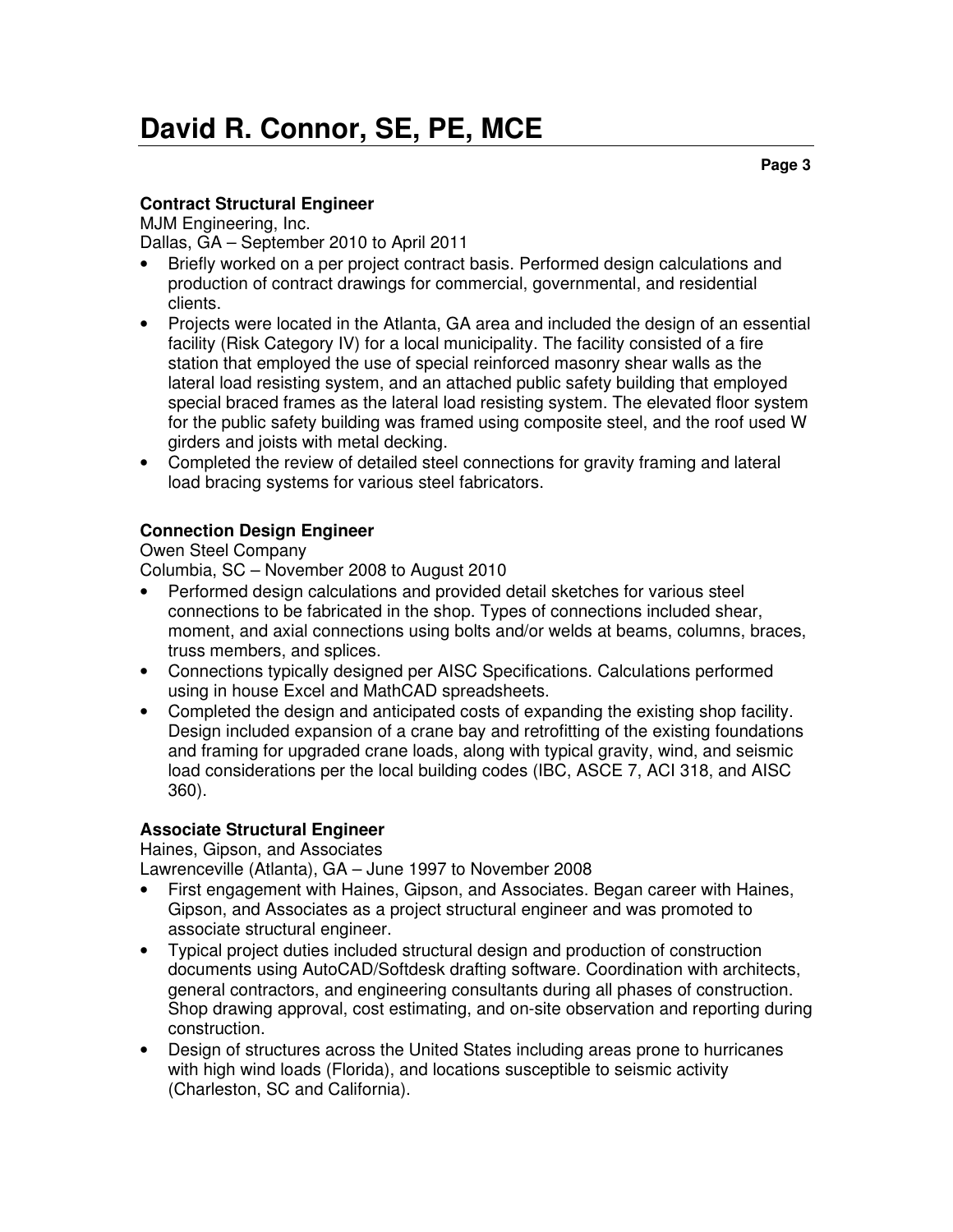- Projects included new construction and renovation of retail centers, schools, car dealerships, office buildings, parking decks, and bridges. Worked for various project owners including Carmax, Lowes, YMCA, school districts, governmental agencies, and real estate development firms. Gained experience with IBC, AISC, ACI, NDS, and AASHTO codes.
- Structural steel design Roof and floor framed systems employing beams, girders, joists, and columns. Façade and brick veneer support. Lateral load resisting systems including braced frames and moment frames. Use of systems detailed for seismic resistance where required.
- Light gauge steel design Metal decking for support of elevated concrete slabs, roofs, and transfer of lateral loads to lateral force resisting systems. Light gauge metal stud wall, roof, and floor framing.
- Reinforced concrete design Tilt up gravity and shear walls, cast-in-place gravity and shear walls, retaining walls and foundations, spread footing column foundations, pile caps, grade beams, and bridge piers.
- Prestressed concrete design Design of a bridge using prestressed concrete longitudinal AASHTO girders, and a parking deck using precast prestressed concrete components in which the design was coordinated with the precast concrete supplier.
- Masonry design Design of reinforced masonry gravity walls and shear walls including intermediate and special reinforced masonry shear walls where required.
- Timber Design of roof framing systems using engineered wood trusses and 2X rafters. Design of plywood roof diaphragms and shear walls.
- Foundations Spread footings, auger cast and steel piles and pile caps, drilled caissons, helical piles, and micropiles. Retaining wall footings designed for overturning, sliding, and soil bearing capacity. Foundations for pre-engineered metal buildings using loads provided by building manufacturer.
- Anchorage Design of anchoring systems using steel anchor bolts, epoxy adhesive systems (Hilti, Simpson, etc.), headed studs with embed plates, timber hold-downs, etc.
- Additional duties include shop drawing approval, answering field RFIs and providing solutions for field problems when necessary, preparation of proposals and man-hour estimates for fee determination, on-site observations and report production during construction phases.
- Computer Software Used: AutoCAD, STAAD, RAM Steel, Enercalc, RC Pier and Conspan LA, In-house Excel spreadsheets, Microsoft Office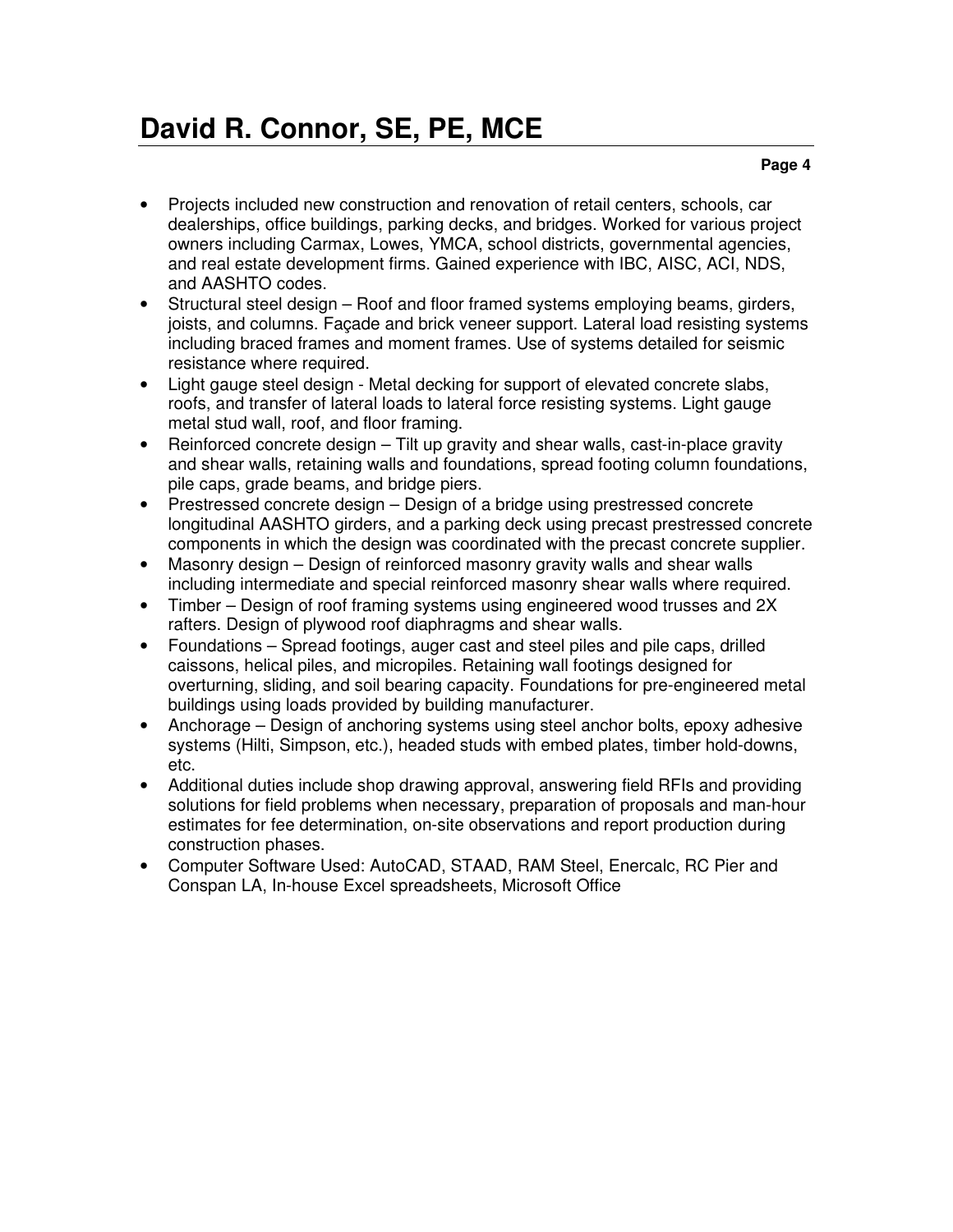**Page 5** 

### **EDUCATION**

University of South Carolina, Columbia, SC – 2005 to 2009

- Master of Civil Engineering
- Structural and Geotechnical Emphasis
- Courses taken covered graduate level topics including Matrix Structural Analysis, Structural Vibrations and Dynamics, Finite Element Analysis, Advanced Steel, Reinforced Concrete, and Prestressed Concrete Design, Advanced Soil Mechanics and Foundation Design, and Ground Improvement Techniques
- $GPA = 4.0$

Georgia Institute of Technology, Atlanta, GA – 1993 to 1997

- Bachelor of Civil Engineering
- Curriculum covered all areas of civil engineering, however major electives emphasized structural engineering
- Nominated to Chi Epsilon Civil Engineering Honor Society
- GPA =  $3.3$ , CE GPA =  $3.7$

#### **EXAMINATIONS**

- Fundamentals of Engineering (EIT) Passed 9/1997
- Professional Engineer (PE) Civil with Structural Emphasis Passed 1/2002
- Structural Engineer (SE) Lateral Buildings Component Passed 12/2013
- Structural Engineer (SE) Vertical Buildings Component Passed 6/2014

#### **LICENSURE**

- Illinois Structural Engineer Issued 2/2015
- Oklahoma Professional Engineer Issued 6/2012
- Indiana Professional Engineer (Inactive) Issued 5/2012
- New York Professional Engineer (Inactive) Issued 11/2009
- Delaware Professional Engineer (Inactive) Issued 10/2009
- Alabama Professional Engineer Issued 10/2009
- Florida Professional Engineer Issued 10/2009
- Tennessee Professional Engineer (Inactive) Issued 9/2009
- Mississippi Professional Engineer Issued 7/2009
- North Carolina Professional Engineer Issued 7/2009
- South Carolina Professional Engineer Issued 7/2006
- Georgia Professional Engineer Issued 1/2002
- LEED Accredited Professional (Inactive) Issued 5/2006
- NCEES Record Maintained